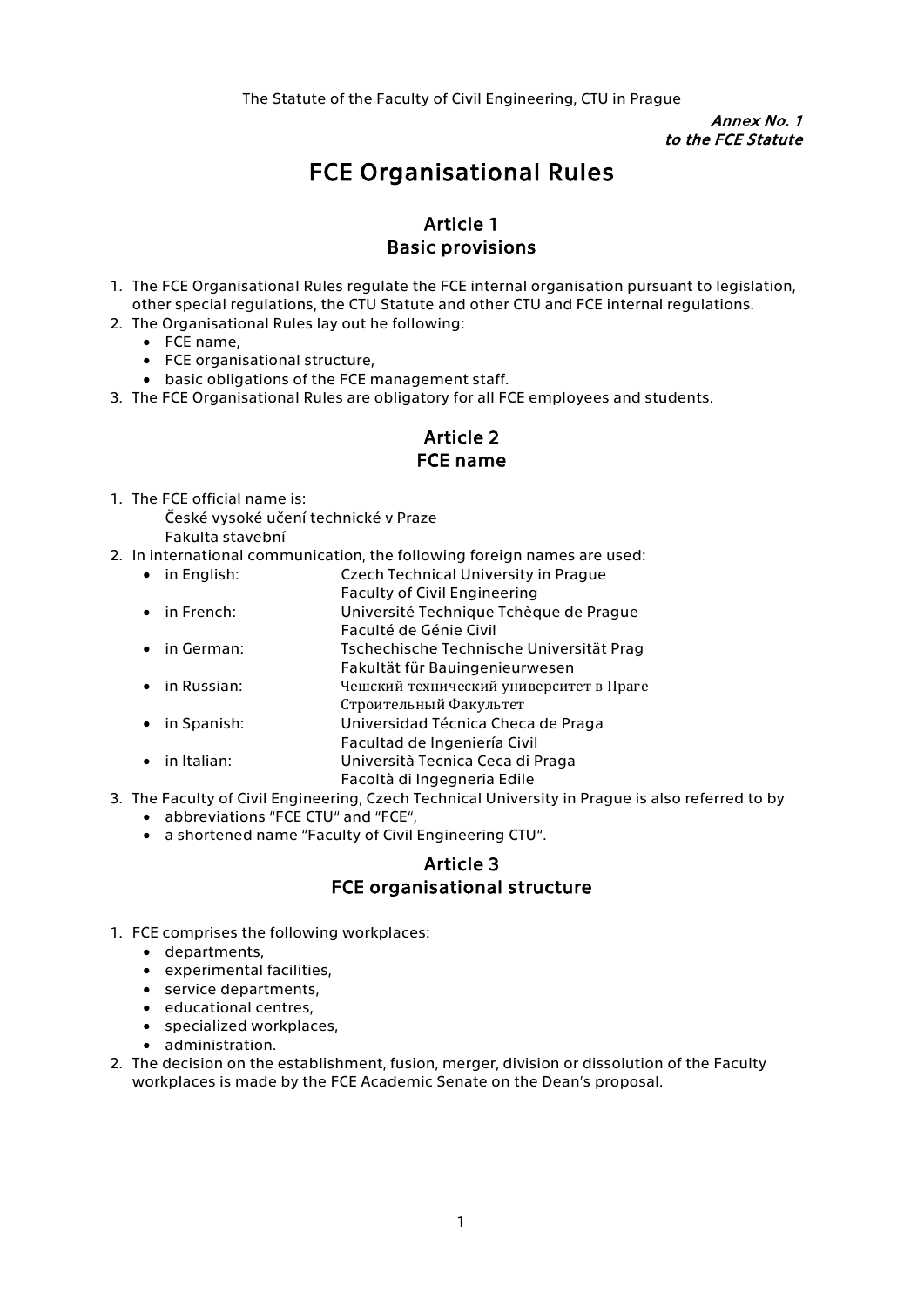# Article 4 Departments

- 1. Departments are the FCE principal workplaces providing educational and creative activities. Departments are responsible for the development of the study programmes and branches of science at FCE.
- 2. Within the FCE internal management and administration system, each department is an independently administered unit.
- 3. The department is headed by the Head of Department, who is appointed and recalled by the Dean. The appointment is organised by a selection procedure.
- 4. After a discussion with the Dean, the Head of Department appoints and recalls the Deputy Head of Department. The scope of delegated responsibilities is specified by the Head of Department.
- 5. The Head of Department manages the department, decides on internal issues of the department activity and the organization of work at the department, and is fully responsible for the work of the department staff.
- 6. With the Dean's consent, departments can be divided into sections or other component parts (department laboratories, department research centres, etc.).
- 7. The FCE departments are:
	- Department of Mathematics, administrative code K101, OU number 11101,
	- Department of Physics, administrative code K102, OU number 11102,
	- Department of Languages, administrative code K104, OU number 11104,
	- Department of Social Sciences, administrative code K105, OU number 11105,
	- Department of Construction Technology, administrative code K122, OU number 11122,
	- Department of Material Engineering and Chemistry, administrative code K123, OU number 11123,
	- Department of Architectural Engineering, administrative code K124, OU number 11124,
	- Department of Indoor Environmental and Building Services Engineering, administrative code K125, OU number 11125,
	- Department of Construction Management and Economics, administrative code K126, OU number 11126,
	- Department of Urban Design, Town and Regional Planning, administrative code K127, OU number 11127,
	- Department of Applied Informatics, administrative code K128, OU number 11128,
	- Department of Architecture, administrative code K129, OU number 11129,
	- Department of Mechanics, administrative code K132, OU number 11132,
	- Department of Concrete and Masonry Structures, administrative code K133, OU number 11133,
	- Department of Steel and Timber Structures, administrative code K134, OU number 11134,
	- Department of Geotechnics, administrative code K135, OU number 11135,
	- Department of Road Structures, administrative code K136, OU number 11136,
	- Department of Railway Structures, administrative code K137, OU number 11137,
	- Department of Hydraulics and Hydrology, administrative code K141, OU number 11141,
	- Department of Hydraulic Structures, administrative code K142, OU number 11142,
	- Department of Landscape Water Conservation, administrative code K143, OU number 11143,
	- Department of Sanitary and Ecological Engineering, administrative code K144, OU number 11144,
	- Department of Special Geodesy, administrative code K154, OU number 11154,
	- Department of Geomatics, administrative code K155, OU number 11155.

# Article 5 Experimental facilities

- 1. The basic task of experimental facilities (hereinafter referred to as ''EF'') is to provide departments with support in the field of scientific and research activities.
- 2. Within the FCE internal management and administration system, each EF workplace is an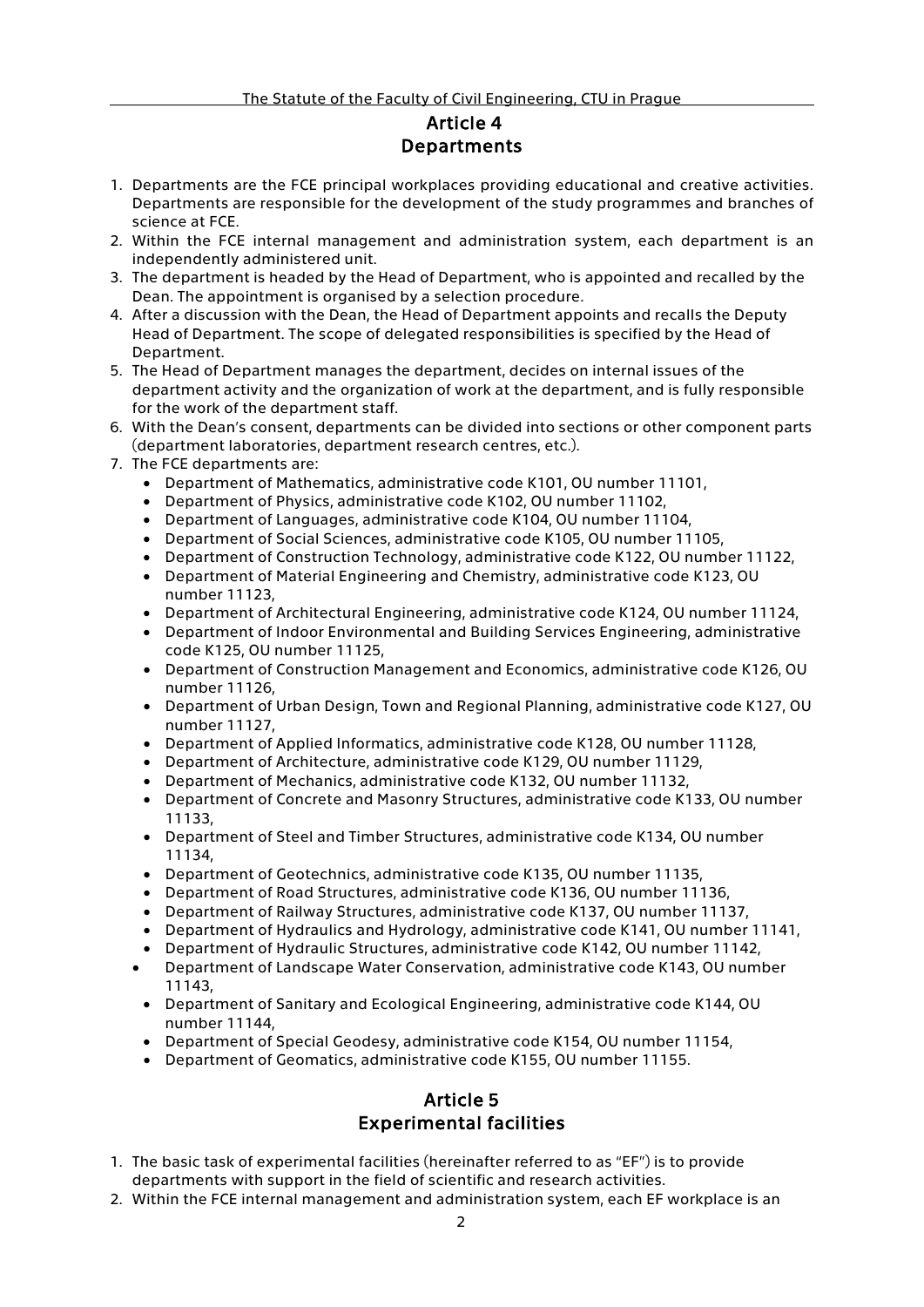independently administered unit.

- 3. The EF workplace is managed by the Head, who is appointed and recalled by the Dean. The appointment is organised by a selection procedure.
- 4. After a discussion with the Dean, the Head of an EF workplace appoints and recalls the Deputy Head. The scope of delegated responsibilities is specified by the EF Head.
- 5. The EF Head manages the EF workplace, decides on internal issues of the workplace activity and the organization of work and is fully responsible for the work of the EF workplace staff.
- 6. With the Dean's consent, EF workplaces can be divided into sections or other component parts.
- 7. The FCE EF workplaces are:
	- Experimental Centre, administrative code K210, OU number 11210,
	- Centre of Experimental Geotechnics, administrative code K220, OU number 11220,
	- Water Management Experimental Centre, administrative code K250, OU number 11250.

#### Article 6 Technical and operating centres

- 1. Technical and operating centres participate in providing educational, scientific and research, economic, and technical and operating activities at FCE.
- 2. Within the FCE internal management and administration system, each technical and operating centre is an independently administered unit.
- 3. The FCE technical and operating centres are:
	- Technical and Operating Centre (abbreviated as STPS), administrative code K305, OU number 11305,
	- Computing and Information Centre (abbreviated as VIC), administrative code K375, OU number 11375.
- 4. Each technical and operating centre is headed by the Head, who is appointed in a selection procedure.
- 5. The Head is supervised, appointed and recalled by the Faculty Treasurer.
- 6. After a discussion with the Faculty Treasurer, the Head appoints and recalls the Deputy Head. The scope of delegated responsibilities is specified by the technical and operating centre's Head.
- 7. The technical and operating centres are divided into:
	- Cleaning Service, administrative code K311, OU number 11311,
	- Facility Security Office, administrative code K312, OU number 11312,
	- Maintenance Office, administrative code K313, OU number 11313,
	- Archive, administrative code K314, OU number 11314,
	- Material Assets Office, administrative code K315, OU number 11315.
	- The heads of the centres and offices specified in this paragraph are supervised and, after a discussion with the Faculty Treasurer, appointed and recalled by the STPS Head.
- 8. The Computing and Information Centre is divided into:
	- Servers and Network Management, administrative code K376, OU number 11376,
	- Application Development and Management, administrative code K377, OU number 11377,
	- HelpDesk, administrative code K378, OU number 11378,
	- Audiovisual Support, administrative code K379, OU number 11379.

The heads of the centres specified in this paragraph are supervised and, after a discussion with the Faculty Treasurer, appointed and recalled by the VIC Head.

# Article 7 Educational centres

- 1. FCE operates the following educational centres:
	- Educational Facility Mariánská, administrative code K853, OU number 11853,
	- Educational Facility Telč, administrative code K866, OU number 11866.

The heads of the educational centres specified in this paragraph are supervised and, after a discussion with the Faculty Treasurer, appointed and recalled by the STPS Head.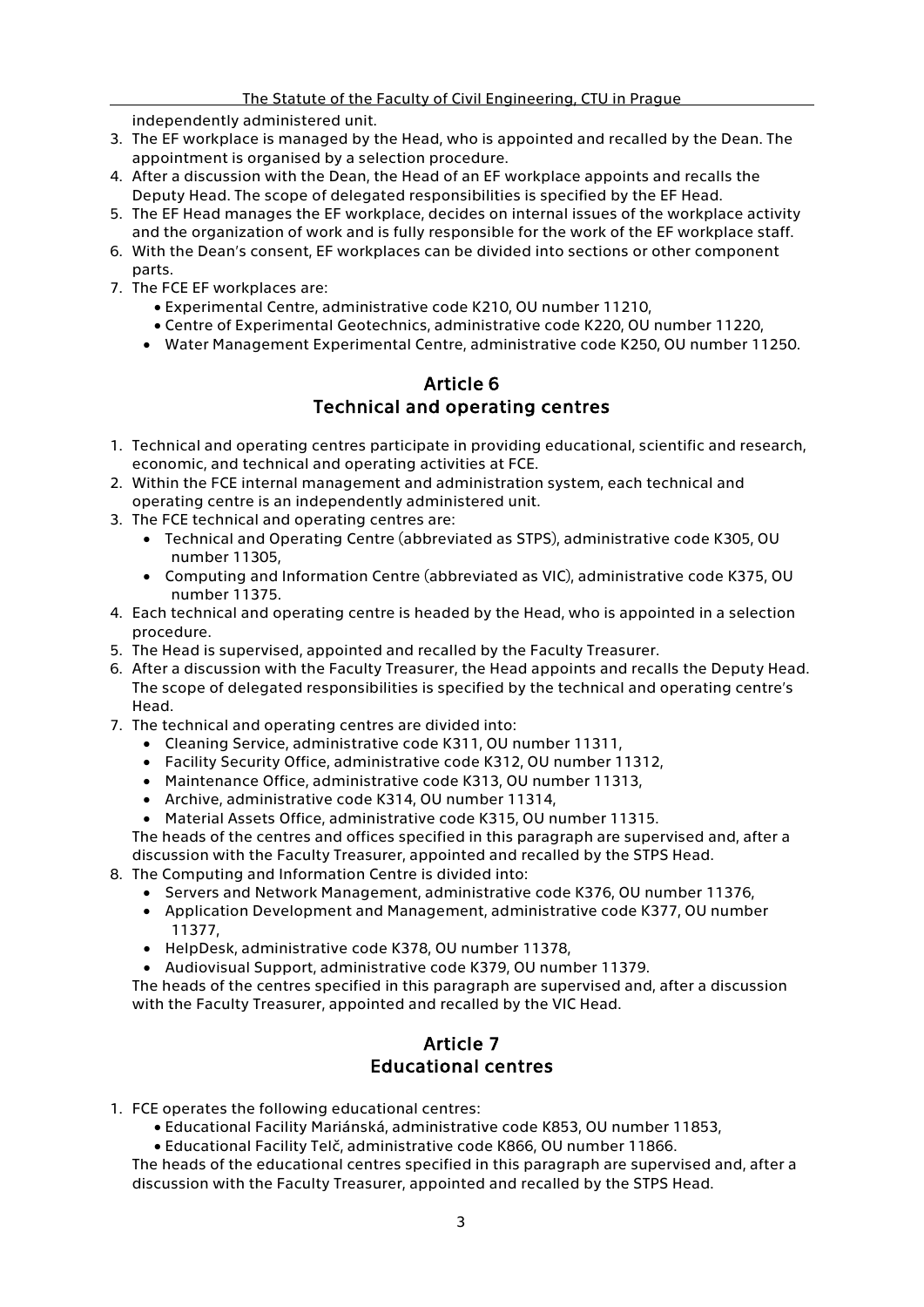#### Article 8 Specialized workplaces

- 1. Specialized workplaces is a common name covering the workplaces that further expand the scope of the FCE's professional activity in the field of cooperation with the industry, scientific and research, and educational activities.
- 2. The FCE specialized workplace supervised directly by the Dean is:
- Expert Assessment Office, administrative code K914, OU number 11914.
- 3. The FCE specialized workplaces supervised directly by the respective Vice-Deans are: • Accredited Testing Laboratory (abbreviated as AZL), administrative code K380, OU
	- number 11380,
		- Editorial Office of Civil Engineering Journal, administrative code K356, OU number 11356.
- 4. The Accredited Testing Laboratory performs accredited tests.
- 5. AZL is headed by the Head, who is appointed and recalled by the Dean on the respective Vice-Dean's proposal. The AZL Head manages AZL, decides on internal issues of the AZL activity and the organization of work, and is fully responsible for the work of the AZL staff.
- 6. The Metrologist and the AZL Quality Manager is appointed and recalled by the Dean on the AZL Head's proposal.
- 7. The Accredited Testing Laboratory coordinates the activity of specialized laboratories:
	- Specialized Laboratory of Building Materials,
	- Specialized Laboratory of Building Structures,
	- Specialized Laboratory of Structural Mechanics,
	- Specialized Laboratory of Concrete Structures,
	- Specialized Laboratory of Steel Structures,
	- Specialized Laboratory of Road Structures,
	- Specialized Laboratory of Railway Structures,
	- Specialized Laboratory of the Experimental Centre,
	- Specialized Laboratory of the Centre of Experimental Geotechnics.
- 8. The Head of the Expert Assessment Office is appointed and recalled by the Dean.
- 9. The Head of the Editorial Office of Civil Engineering Journal workplace is appointed and recalled by the Dean on the respective Vice-Dean's proposal.

# Article 9 Administration

- 1. Administration is a common name covering the FCE administrative and economic workplaces.
- 2. The administration departments and offices supervised directly by the Dean are:
	- Dean's Office, administrative code K910, OU number 11910,
	- Dean's Office Affiliated Agenda, administrative code K911, OU number 11911, The Heads of the departments and offices specified in this paragraph are appointed and recalled by the Dean.
- 3. The administration departments and offices supervised directly by the respective Vice-Deans are:
	- Student Administration, administrative code K921, OU number 11921,
	- Department of Science and Research, administrative code K922, OU number 11922,
	- Department of International Relations, administrative code K923, OU number 11923,
	- Investment Office, administrative code K925, OU number 11925,
	- Department of PR and Marketing, administrative code K926, OU number 11926.

The Heads of the departments and offices specified in this paragraph are appointed and recalled by the Dean on the respective Vice-Dean's proposal.

- 4. The administration departments and offices supervised directly by the Faculty Treasurer are:
	- Health and Safety Department, administrative code K912, OU number 11912,
		- Fire Protection Office, administrative code K913, OU number 11913,
		- Legal Department, administrative code K915, OU number 11915,
		- Economic Activity Office, administrative code K924, OU number 11924,
		- Personnel Department, administrative code K932, OU number 11932,
		- Economics Department, administrative code K933, OU number 11933,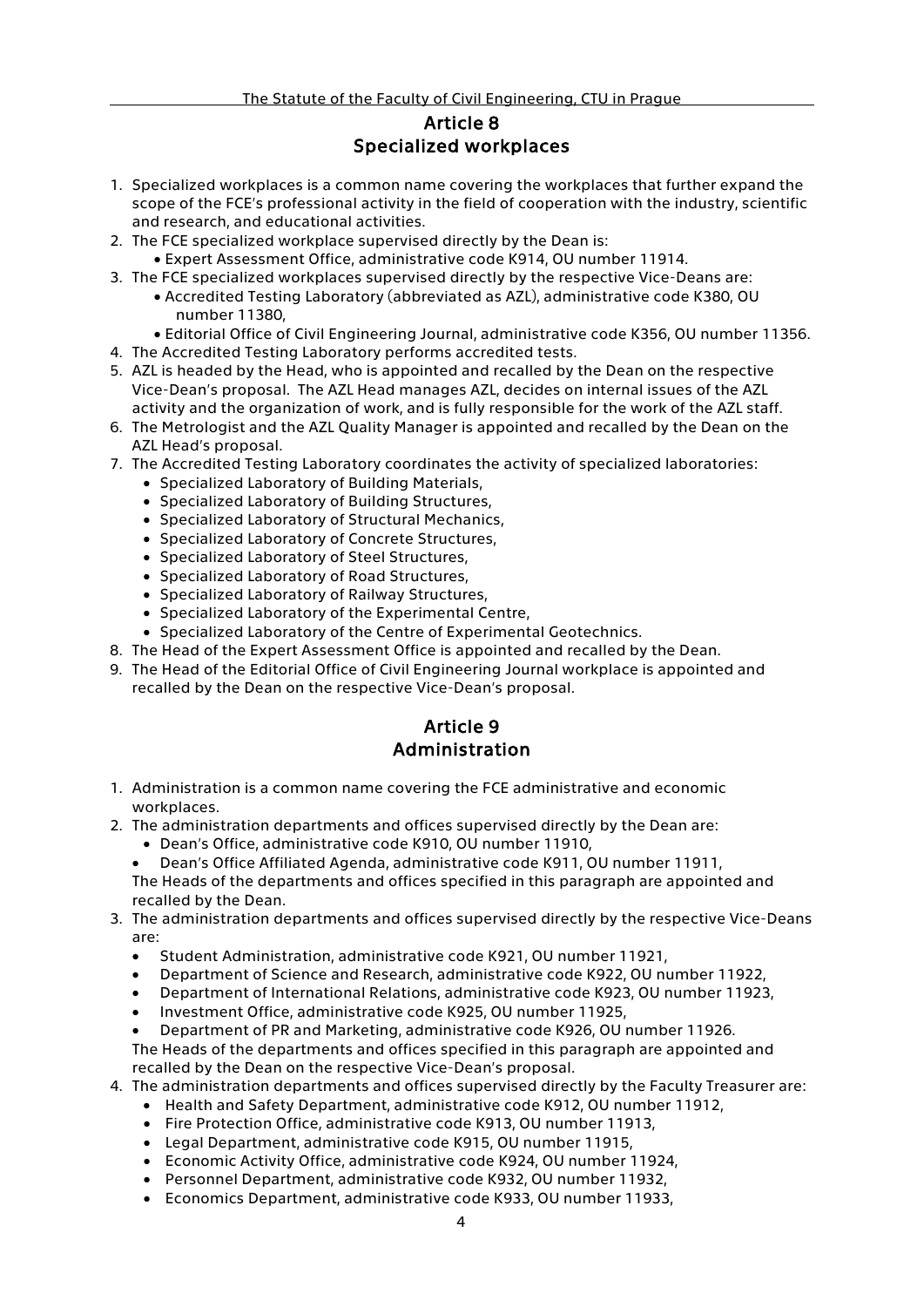#### The Statute of the Faculty of Civil Engineering, CTU in Prague

- Payroll Office, administrative code K934, OU number 11934.
- Project Administration Support Department, administrative code K936, OU number 11936.

The Heads of the departments and offices specified in this paragraph are appointed and recalled by the Faculty Treasurer.